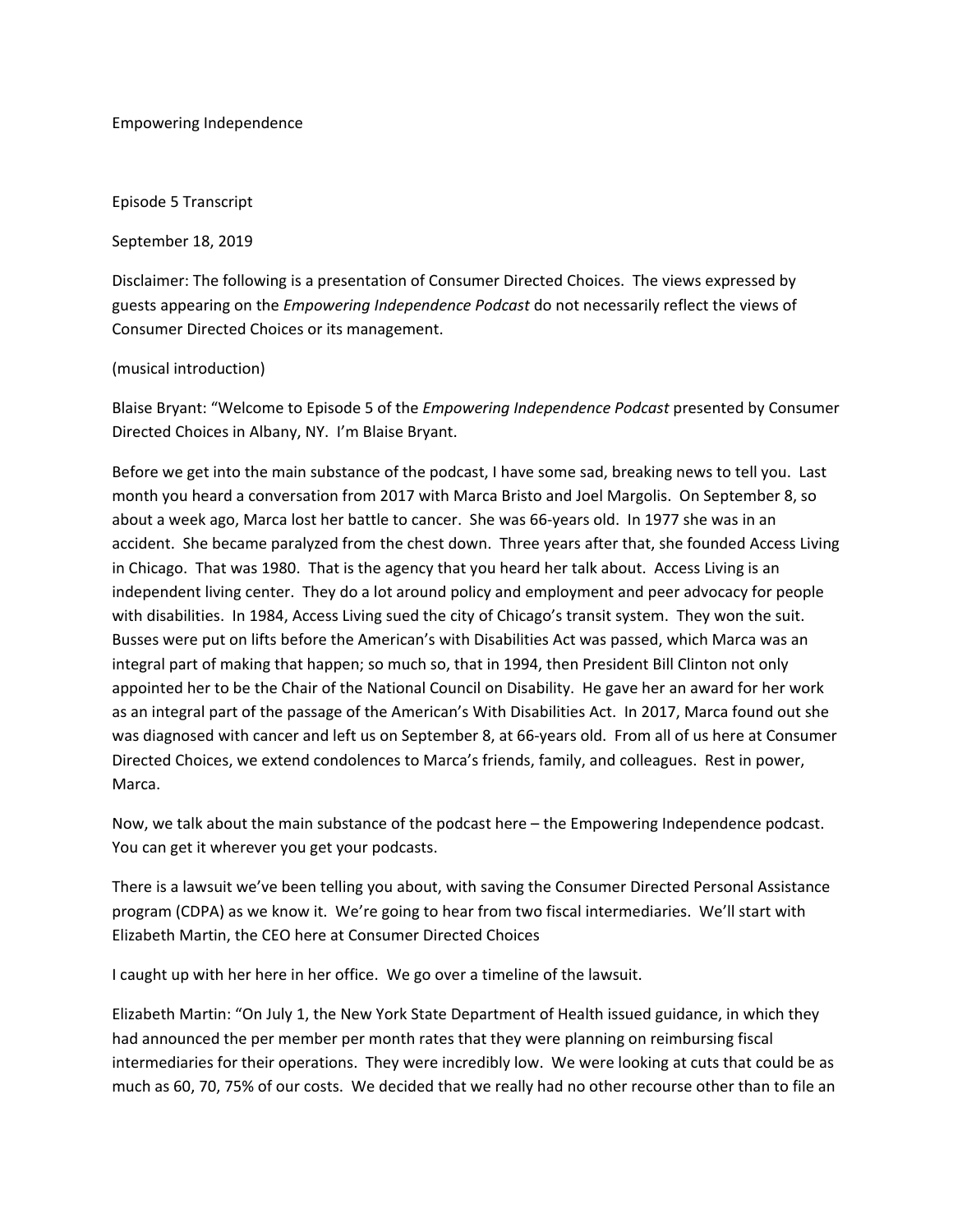Article 78 Proceeding lawsuit against the state. An Article 78 Proceeding basically challenges a state's decision on something. So, it's basically our attempt to appeal a state decision; and, the grounds or merits or complaints on this Article 78 of what this state decision is – we're arguing that they didn't follow their rule-making process as they are supposed to, and we're also arguing that they – their rates were set in an arbitrary and capricious manner.

We filed that at the end of July, and the petitioners on the lawsuit include our state-wide association CDPAANYS. They're kind of the lead in this whole thing. There are also two state‐wide associations on it – the New York Association of Independent Living and HCP which stands for Health Care Providers. They are all associations that represent fiscal intermediaries across the state. In addition to those three associations, there are also twelve fiscal intermediaries that are also named on the suit. Consumer Directed Choices is one of them, and the rest of them are various independent living centers across the state that do fiscal intermediary services. So, we filed the lawsuit in July.

In August there was a hearing in which the state was listening to a couple of requests from both sides. We had a request on our side – We had a request for a preliminary injunction. We were asking the court to basically prohibit the state from moving forward on implementing rate cuts until the merits – our complaints could be heard and decided upon by the court. The state had asked for a Motion to Dismiss. They wanted the court to say – you know – "dismiss the case," and say, "we're not looking at this on the grounds that the fiscal intermediaries did not have standing; so, they weren't being harmed,; or, they didn't have any right to sue the state, as the argument that the state's doing everything fine.

About a week ago, the state – last Friday – the state – the court excuse me – the court came out with a decision. Judge Ryba came out with a decision on both of those requests. It was a mixed bag for us. So, first, our preliminary injunction was denied. The reason why it was denied was because we really – she – she stated that we could not prove that we were going to experience irreparable harm. The reason behind that was none of us were going out of – if the cuts get enacted, we're not going out of business right that moment. We are – She felt as though she could handle these court proceedings come up with a decision on the merits of the case prior to any of us going out of business. On top of that, if the court were to find in favor of us, basically the state would then be paying us the rates – They would be nullifying the cuts at that time, and we would be paid our rates. So, therefore, any money that we lost for a short time we would get back.

 So, that was the basis for why we did not – why we were not able to establish irreparable harm in the eyes of the Judge. The Judge also denied the state's motion to dismiss. She was very clear to say that we all had standing. Even the associations had standing and had grounds to pursue this lawsuit; and, she also seemed to indicate that the merits, or our complaints were very valid for her to have to review to determine if the state is indeed violating certain aspects of the law. The state also had their Motion to Dismiss denied, and the state wants to review our complaints and wants to make a decision. She is also, Judge Ryba, recognizing the urgency of this whole thing, because she has put it on a fast track to be reviewed by her. So, normally, from what I've heard the courts might take a month or so to get – you know – arguments put in or what not. She wants us back September 13, and she wanted the state to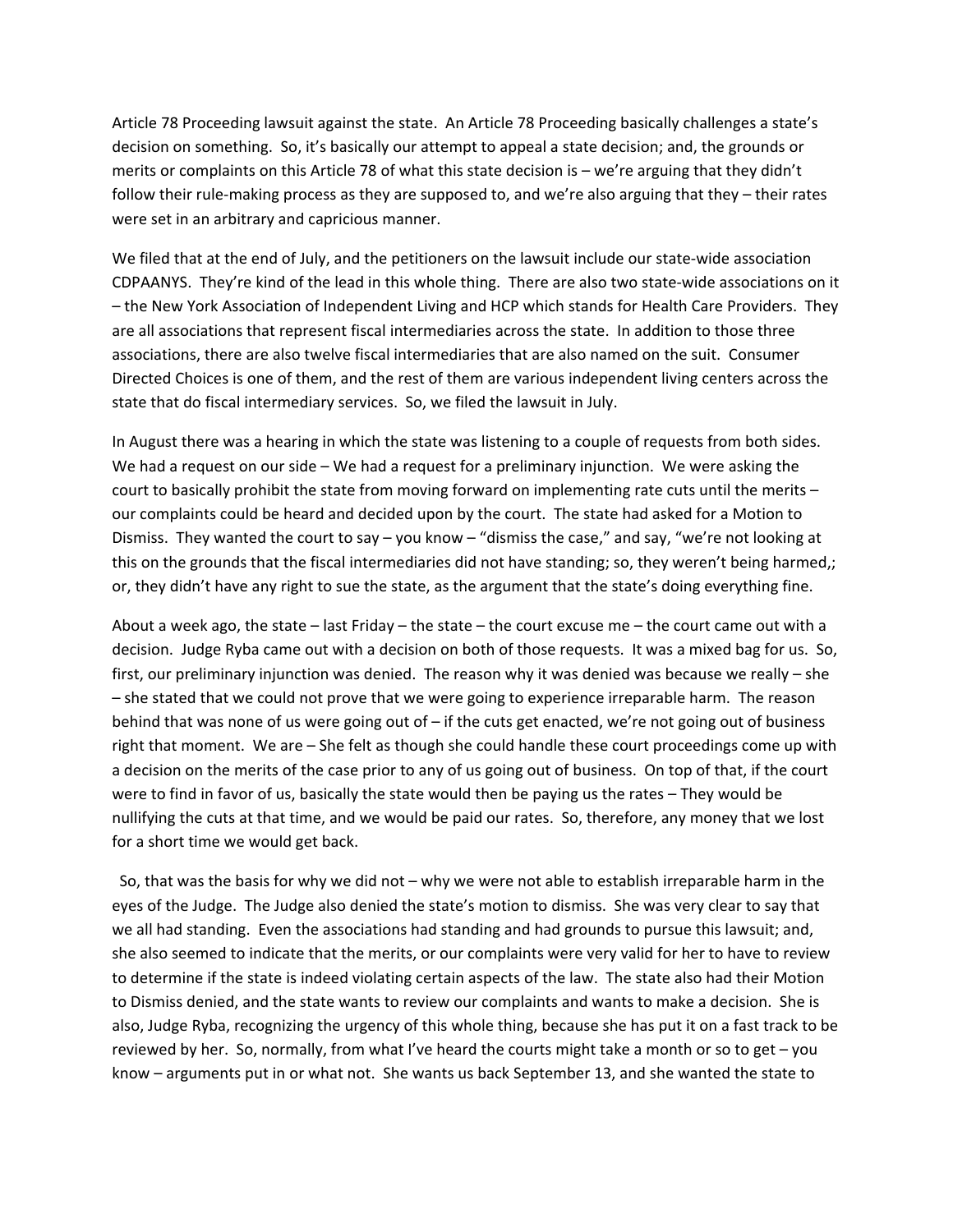give their arguments in ten days. So, she's really trying to speed this up so that she can come up with a decision fairly quickly, which is helpful."

BLAISE: "Understood. I also want to note that in New York State, contrary to what we're taught in grade school in terms of the way the judicial system works, the Supreme Court in New York State is the lowest court. It is not the highest court."

Elizabeth: "Yes."

Blaise: "So ‐‐‐"

Elizabeth: "Yes – The – Is it – The Court of Appeals or Appellate Court – one of the other."

Blaise: "Yes, the Court of Appeals is the highest one."

Elizabeth: "yes."

Blaise: "This would still be reviewed then in Albany Supreme Court on the 13<sup>th</sup>?"

Elizabeth: "Yes.  $Yep - it - with the same Judge."$ 

Blaise: "What are the scenarios here that we're talking about?"

Elizabeth: "Well, the – and I'm not an attorney, so – you know – just from – don't take this as – like – legal – legal advice or anything. The way it's been explained to me is that there are a few things that can happen. One is that the Judge could find in favor of the state and say that they're doing everything lawfully, in which case the state can continue on their merry way with what they are doing with the PMPMs and then the cuts to the plans and things like that. The other thing that can happen is that the Judge could find in our favor, and – you know – we have a few complaints in there; so, it is possible that she finds on some complaints but not others. But essentially, if she were to find that the state didn't follow their rule-making process or was acting arbitrary and capricious, it could nullify the cuts for now and the PMPMs for now. It doesn't necessarily make them go away forever. It does make New York, the way I understand it – New York to have to take more time to go through the proper process and reviews and that kind of thing before they can put through the PMPM. So, we're hoping that if that were to happen, that the states a more thoughtful approach to what they're doing."

Blaise: "So, they could still – meaning the state – do whatever they want."

Elizabeth: "Theoretically, yes, just delayed, but what we – again what we're hoping for is that the state would – and we're still advocating for this quite honestly – that the state takes a more thoughtful approach to a PMPM so that it doesn't jeopardize the program. Right now, our biggest concern is that the way that this is moving forward is that the program is at risk. The cuts:

A: are too, too deep for any fiscal intermediary to consider sustainable, and then the other thing that we're very concerned about is that it could have an effect on worker wages and benefits which affects consumers' care. I mean – if a worker has a cut in their wages and benefits, they're much more likely to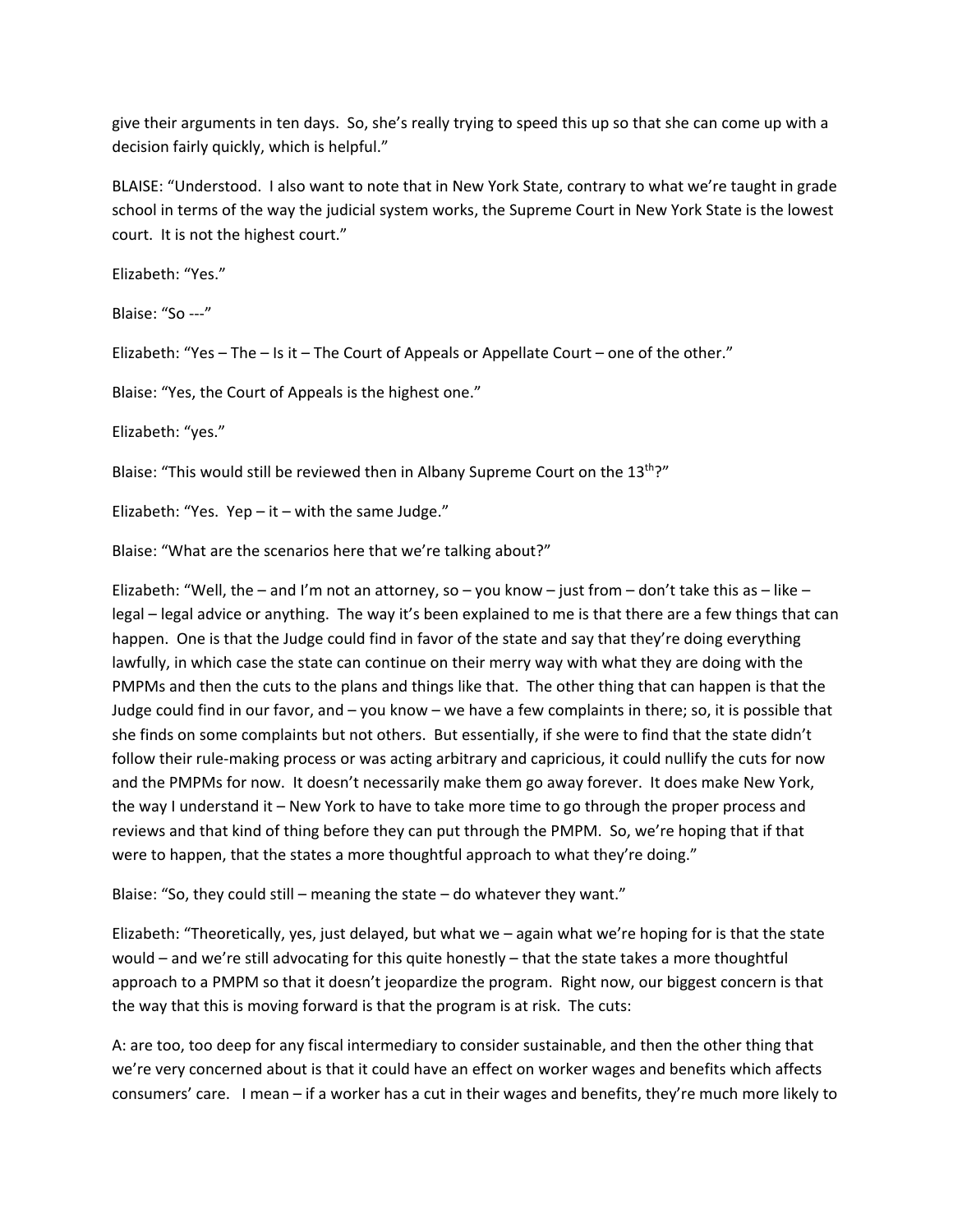leave for a higher paying job, and it doesn't help the consumer; and, there's a home‐care shortage out there. Consumers are recruiting off the street. There's – More than half our consumers hire people they never had a relationship of any sort prior to employing them. So, they're not family or friends. They're hiring off the street. So, they, in effect, are competing against retail, fast food, any of those other occupations that quite often at this point pay more than what they can earn as a Personal Assistant. So, the idea that there could be wage cuts or benefit cuts just exacerbates that; and, it just makes it even worse. So, we're really concerned with the impact that these cuts – even though they're trying to focus it just on fiscal intermediaries, there's only so much cut you can take before it starts to sort of hit everywhere else. That is what we are very concerned about."

Blaise: "I've been getting a lot of calls from consumers who are, rightly‐so, very confused about everything that's going on. Because, while some of them understand what's going on, there are also some that are under the impression that hours are being cut ---"

Elizabeth: "Eligibility for the programs' are not being cut; hours are not being cut by what the state's doing. That's not – that's not where their services are being – going to be affected. That will all stay the same. So, when that – the state is accurate with that aspect of it. Where we see the impact on services is just the fact that funding for services is almost entirely worker wages and benefits; and, so, when cuts get very, very deep, it's – that's actually – that's almost 90% of the program itself – is PA wages and benefits. In many cases it's almost 90% of the program. So, it doesn't take much of a cut before it starts to bleed over into what's the funding for the services. So, while the hours may stay the same, the eligibility may stay the same, the consumer's care plan might stay the same – they are going to have difficulties staffing it."

Blaise: "What can consumers do to help out and make sure this doesn't happen?"

Elizabeth: "They can contact the Governor's office and share their stories about how Consumer Directed Personal Assistance has helped them, and to share their concerns about the cuts, and to ask – urge the Governor to stop the cuts and to have the Department of Health take a much more thoughtful approach to implementing PMPM."

Blaise: "Governor Cuomo's phone number is 474‐8390. You hit option 2 to speak with an actual human being to listen to your story as of – as a consumer of how CDPA helps you. Personal assistance, I think, would also benefit from calling too, wouldn't they?"

Elizabeth: "Yes – yes, they can. Family members – anyone actually who has a concern about this – and it's area code 518 too for those that might be outside the area code."

Blaise: "Again, that number is (518)474‐8390. I meant to ask this earlier; but, do we have any sort of clue as to when the Judge will have a decision after September 13?"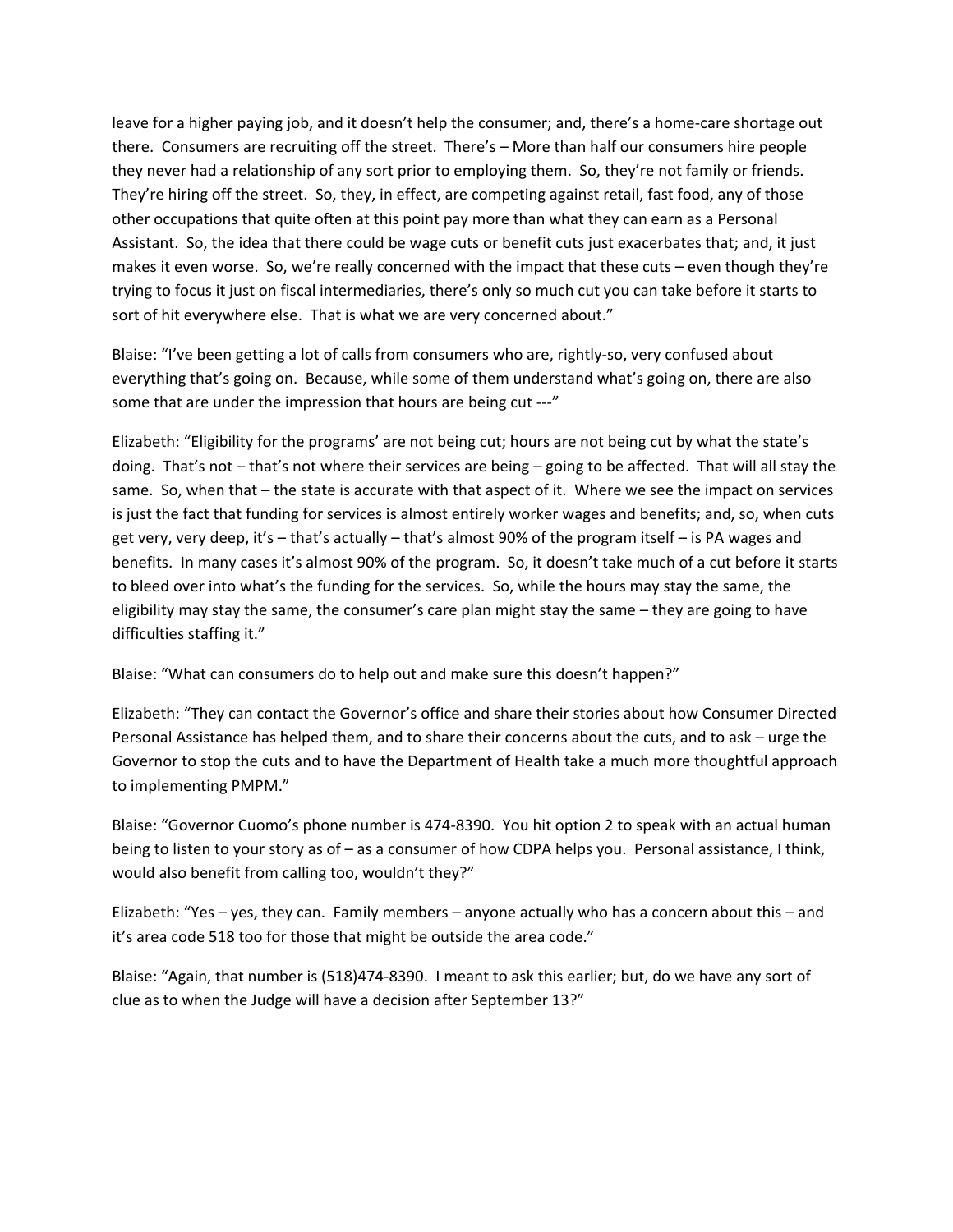Elizabeth: "That's a hard guess. I'm assuming it's going to be some time this – not this month – it's still the last couple of days of August. I'm assuming it's going to be some time in September, but I can't guarantee anything, simply because you never know. But we're hopeful it's sometime in September."

Blaise: "Elizabeth, as always, thank you very much."

Elizabeth: "You're welcome."

Blaise: "We'll take a quick break and be back with another fiscal intermediary, this time from the western part of the state here on the Empowering Independence Podcast."

## (Commercial for CDPA)

Voiceover: "Consumer Directed Personal Assistance helps seniors and people with disabilities."

Consumer: "It gave me an opportunity to hire my own assistants, be able to direct my own care. They can help me live an independent life."

Voiceover: "To learn more, visit CDChoices.org."

## Musical introduction)

Blaise Bryant: "Welcome back to the Empowering Independence Podcast presented by Consumer Directed Choices in Albany, New York. I'm Blaise Bryant. Kathryn Carroll is the manager of Government Affairs for the Center for Disability Rights (CDR). They have an office in Albany, but their main office is in Rochester. They are also an independent living center That is an FI. I spoke with Kathryn about a week‐ and‐a‐half ago. I started off our conversation by asking her why the Center for Disability Rights joined onto the lawsuit."

Kathryn Carroll: "So I think I can answer your question in two ways. The first is more of a philosophical reason. Basically, we see – we in the disability community, see the per member per month rate methodology and the cut that it represents to Medicaid funding in New York state as a threat to the independent living of disabled New Yorkers. The idea of Consumer Directed Personal Assistance, or home care, was actually begun in New York; and, it is incredibly important to people with disabilities abilities who live independently – not only because we can get the services that we need, but also we get to direct our own care, and we have the freedom to hire who we like; and that, again, is part of the independent living philosophy – being able to make decisions and have control in your own life. The other reason is a – basically no‐nonsense factual numbers reason. The per member per month rate methodology is unsustainable. Fiscal intermediaries cannot perform the functions that we need to perform to ensure that the Consumer Directed Personal Assistance program can continue. Like the other plaintiffs in the suit, we knew right away that the numbers that the Department of Health proposed would not allow us to do our job. That's where it became necessary for us to file suit with all of the other plaintiffs."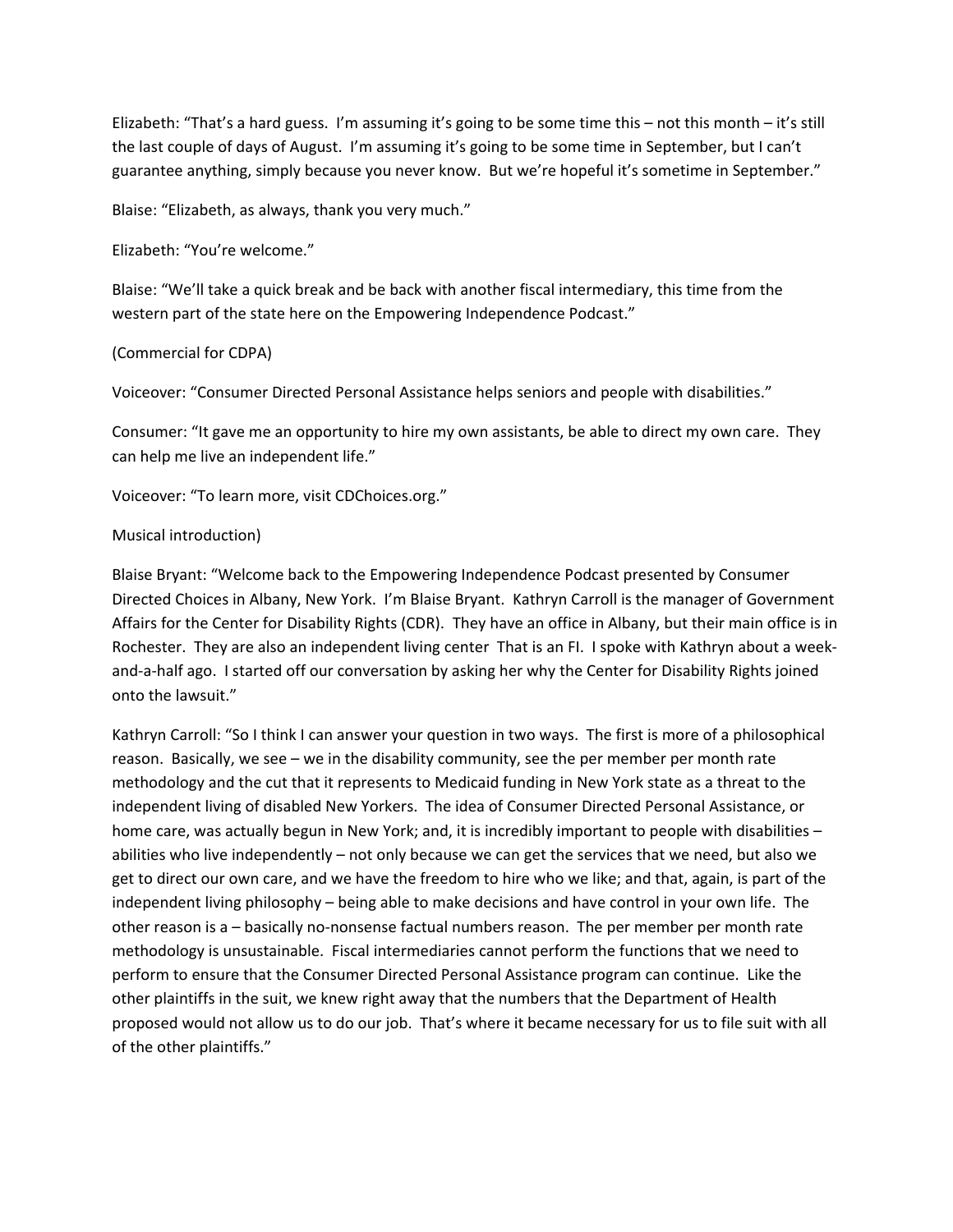Blaise: "You are FI primarily in the western part of the state. We've heard a lot, and certainly, we've focused on the eastern part just because of where we are here in Albany, but not too much in the western part of the state. I understand that the climate is a little bit different in terms of how people are served and the number of FIs in the Rochester area?"

Kathryn: "Right – I think that's fair. I mean- we know that there are many FIs operating downstate and in New York City. So, we know that going into this the Department of Health intended to basically reduce the number of FIs operating in New York State; and if you're downstate where you currently have more options, the idea of a – of a smaller number of FIs may not be as scary, but up in – and the flip side is that upstate, the idea that – you know – the FIs around you – the fewer choices that you have are considering ending their operations is very scary."

Blaise: "Absolutely. Kathryn Carroll here with me on the Empowering Independence Podcast. We go back to court, Consumer Directed Choices, Center for Disability Rights, CDPAANYS, NYAIL, and other organizations on September 13, even though on September 1, the state did go through in implementing per member per month rates for people who receive fee for service Medicaid, which is Medicaid that people receive through the county departments of Social Services. You have an attorney background. What are the scenarios here?"

Kathryn: "So, we actually just got an update on a court date. We are supposed to be back in court – we being the plaintiffs and our counsel, on the 13<sup>th</sup>. It was just shared with us that the Department of Health HAS asked for an extension and to go back to court on the  $20<sup>th</sup>$  instead of the  $13<sup>th</sup>$ ; and our legal counsel has opposed this. So, of course, we would like to be heard in court as soon as possible and that the Judge understands that this needs to be taken care of quickly. So, we hope that 13<sup>th</sup> date stays and that there's no delay."

Blaise: "So, at this point, on the  $13<sup>th</sup>$ , it's now a wait and see."

Kathryn: "Right. I hope that we will hear soon on whether the extension has been granted. When we are heard in court – So, I say heard – so, heard has particular meaning here because there will be arguments on the substance of our lawsuit. It's referred to as an Article 78 lawsuit. We're basically arguing that – We are opposing a policy decision by a state agency, the agency here being the Department of Health, and at the same time arguing that the Department of Health did not follow proper procedure in adopting the per member per month rate scheme."

Blaise: "Now, what exactly is supposed to be the proper procedure as you understand it with your background as an attorney?"

Kathryn: "I don't have personal experience with these types of – these types of lawsuits, but I can help explain what – by kind of analogy – what happened VS. what should have happened. The difference here is between informal and formal adoption. In this case, the department just went ahead and decided that this was the rate scheme that they were going to do, rather than putting the rate scheme out to the public as you would with other things that require public comment – a public comment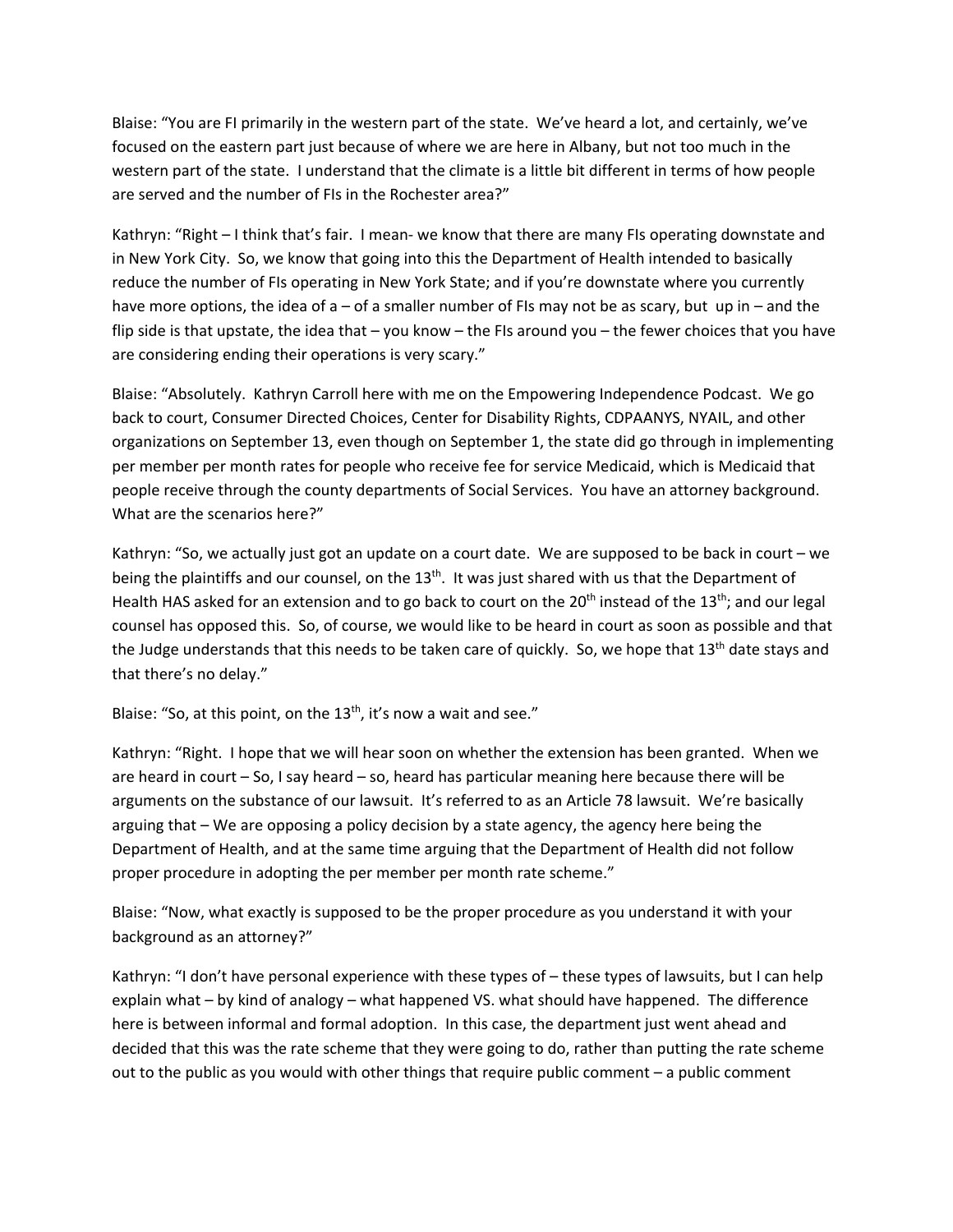period – and giving people the opportunity to – the public to weigh in on the proposed changes. So, we're arguing that by just going ahead with this rate scheme they did not follow proper procedure."

Blaise: "Understood. In terms of the scenarios, from my understanding, if we win the lawsuit, we're able to get the money back from the rates – from the per member per month for fee for service. It is still a mystery at this point as to what managed care plans are doing. But if we are not successful, what happens and where could we go from here?"

Kathryn: "So, right. There's as you mentioned earlier, there is a difference between how this affects payment and fees for service and in managed care. The threat to CDPA has been particularly apparent in what the managed care plans have done in response to the budget cuts and the per member per month proposal. Just to give you an idea, under the per member per month rates, the spending by fiscal intermediaries is on administration of the program, so not wages, would be about 4%. Currently, it could be upwards of 12 ‐‐‐"

## Blaise: "Whoa."

Kathryn: "so, a significant cut there; and one example of – Meanwhile, one managed care company has proposed to reimburse us at a rate that would only allow us to spend between 2 and 3% on administration. So, even less, shockingly, than what the state rates would allow. So, I just wanted to emphasize that it's just become very clear to us that the threat to the program posed by these changes. I worry about spending too much time thinking about what happens if we lose. I think based on what was said in the hearing – not the formal hearing, but what was said by the Judge when she was hearing arguments about whether to grant a preliminary injunction, that she understands the issue. She asked wonderful questions that really got at the heart of what's really going on here with the Department of Health. So, I am very hopeful that even – even while not granting the preliminary injunction, that the Judge will make a fair and right decision when it comes to the substance of the lawsuit."

Blaise: "Understood. I have been asked if things don't go as planned, is there the possibility of an Olmstead case."

Kathryn: "I think there should be. I would hope that at least among the plaintiffs and also among the FIs and other organizations who were not able to join us in the lawsuit, that we would – we would seriously consider that option. There is a fairly – in my mind – a fairly direct – direct connection between the funding for this program and its ability to function and the ability of disabled New Yorkers to live in the most integrated setting possible. I guess that's all I can say. I would hope that that would be a serious option for us on the table."

Blaise: "Kathryn Carroll, the Manager of Government Affairs for the Center for Disability Rights here in Albany, as well as the larger office in Rochester. Always good to talk to you, and thanks for a few minutes on the Empowering Independence Podcast."

Kathryn: "Thank you."